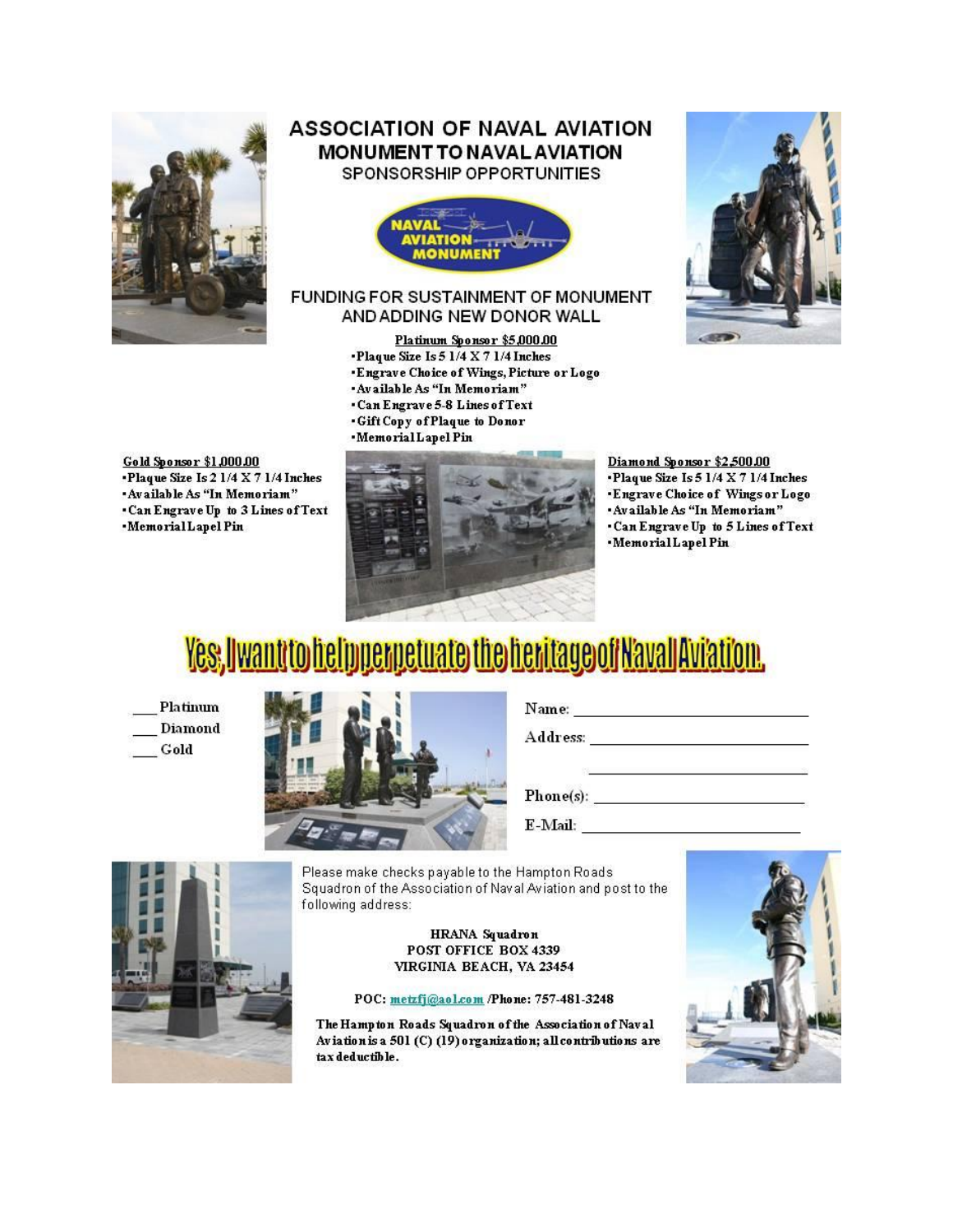

### **Sponsorship Opportunities** for Individual Statues



## Contributors Wall-\$15,000





FemaloPilot-\$30,000

**Chicl-\$28,000** 





## **HomecomingStatues**

- Father - \$30,000 • Mother - \$30,000 - Little Girl - \$20,000

MalePilot-\$30,000



Please make checks payable to the Hampton Roads Squadron of the Association of Naval Aviation and post to the following address:

> **HRANA Squadron** Post Office Box 4339 Virginia Beach, VA 23454

POC: metzfj@aol.com /757-481-3248

The Hampton Roads Squadron of the Association of Naval Aviation is a 501 (C) (19) organization; all contributions are tax deductible.



Storyboard-\$10,000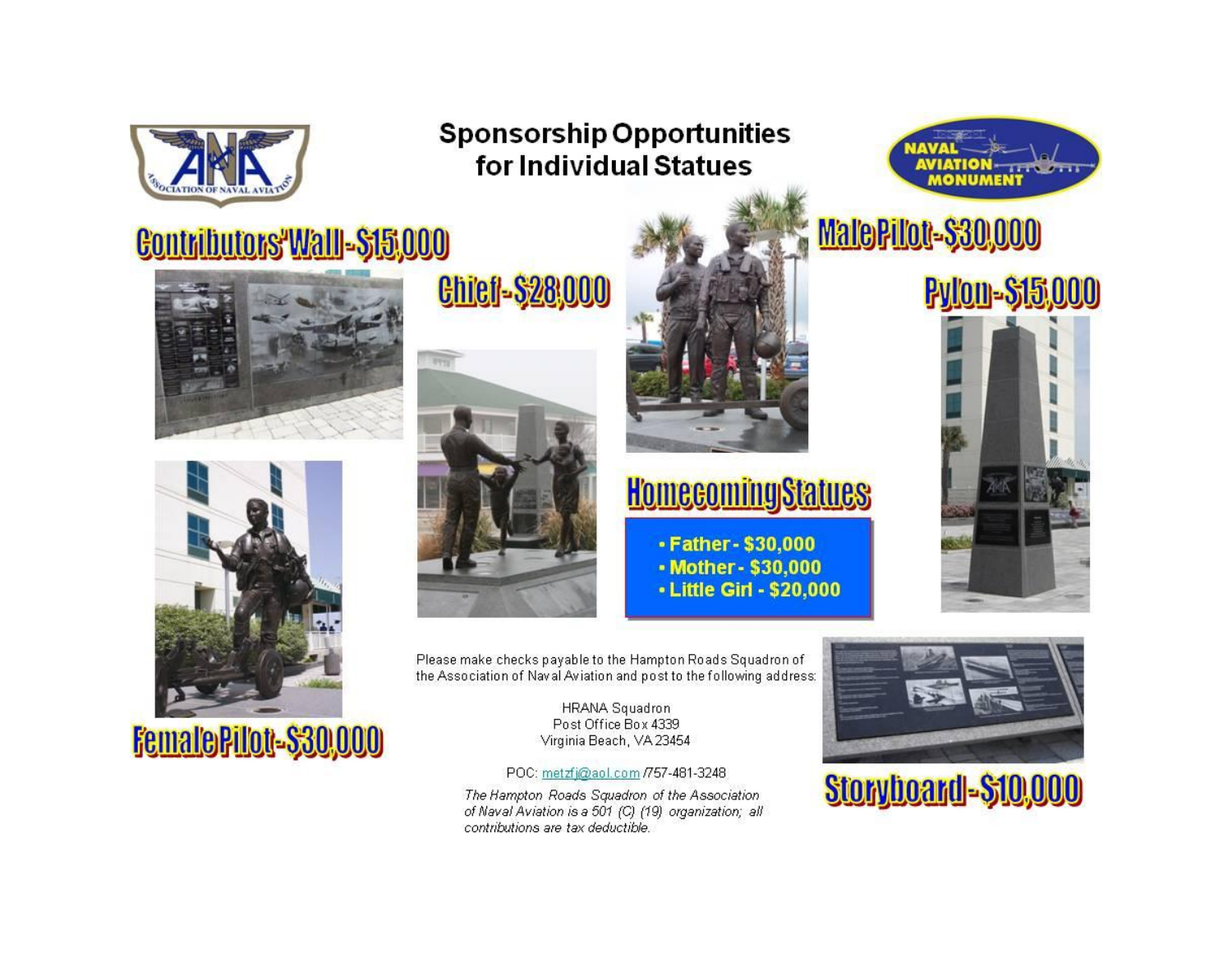### **Naval Aviation Monument Facts Sheet**

- Historically tells the national and local story of Naval Aviation
- Located on 25th Street in Virginia Beach, Va. on the Atlantic Ave Boardwalk
- A community project that was donated to the City of Virginia Beach.
- Partnership between the Hampton Roads Squadron ANA and the City of Virginia Beach
- World class architect, sculptor, engineers and construction contractors
- Nine larger than life bronze sculptures with action oriented presentations.
- Bronze figure of Eugene Ely -first takeoff from a ship in 1910 -in Hampton Roads
- Two WWII aviators emerging from a ships hatch rushing to man their aircraft
	- o Figures represent a pilot and his enlisted aircrewman
- Three 21st century sculptures de-briefing a successful mission
	- o Figures represent a male pilot, female pilot and enlisted maintenance man
	- o Debrief centered around an unloaded bomb skid
- Three bronze figures representing a family reunion at "Homecoming"
	- o Story board includes those who sacrificed their lives for our Country
- Granite bases of each statue set includes engraved aircraft images of each historical period